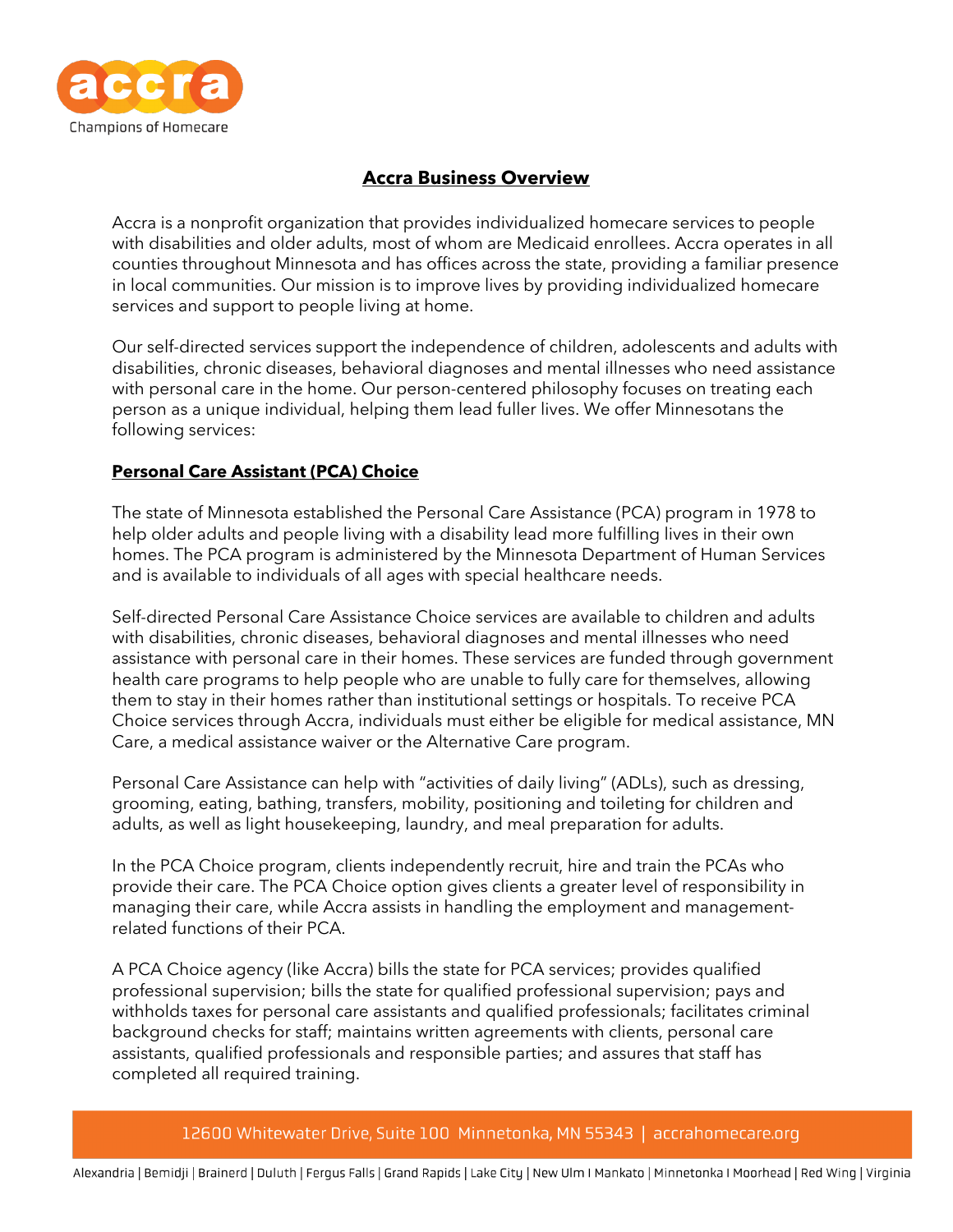#### **Financial Management Services (FMS)**

Accra's **Financial Management Services** (FMS) support individuals with long-term care needs or disabilities to employ caregivers under the Consumer Directed Community Supports (CDCS) program or the Consumer Support Grant (CSG). In each of these programs, Accra helps participants directly employ caregivers and purchase other supports that they need for living in the community. Accra also helps clients determine how their program budget is used, receive approval from their county case manager, hire their employees and choose their service vendors. Accra then handles all required employer and employee paperwork, payroll, vendor payments, reimbursements, claims processing, tax filings and workers' compensation on behalf of the individual.

With FMS, Accra also maintains records and advises participants on the various rules and regulations for their specific services, so they can direct how and when they wish to receive those services and only pay for what they need.

#### **245D Waivered Services**

Accra is a **Basic 245D** licensed provider of Individualized Home Supports (IHS) without training, respite, homemaker, night supervision and Individual Community Living Support (ICLS) Services. In each service, the person or family selects a trusted, qualified worker suited for their homecare needs. Accra then assigns a 245D Accra Service Coordinator to work with the client and their county case manager to set up and administer Basic 245D Waivered Services, while ensuring that all workers are properly trained.

In 2022, Accra began offering Individualized Home Supports (IHS) with training, which is an **Intensive 245D Service**. IHS with Training provides support and training to adults who require assistance in at least one community living services category. These service categories include community participation, health and wellness, household management and adaptive skills. Accra matches each client with a fully trained and qualified IHS Designated Coordinator who helps them achieve their stated outcomes and goals. Basic 245D and Intensive 245D Services are both available in all 87 counties throughout Minnesota.

#### **Home Health Care**

**Home Health Care** consists of medical and health-related services and assistance with dayto-day activities in the home. Accra primarily provides Home Health Care services to people requiring continuing care for chronic needs. These services are also sometimes offered on a short-term basis to assist with recovering from an illness or injury when transitioning from a hospital or rehabilitation center back to the home.

Accra offers Home Health Care services to maintain the safety and security of the client in the community. Home Health Care options with Accra include professional nursing, home health

12600 Whitewater Drive, Suite 100 Minnetonka, MN 55343 | accrahomecare.org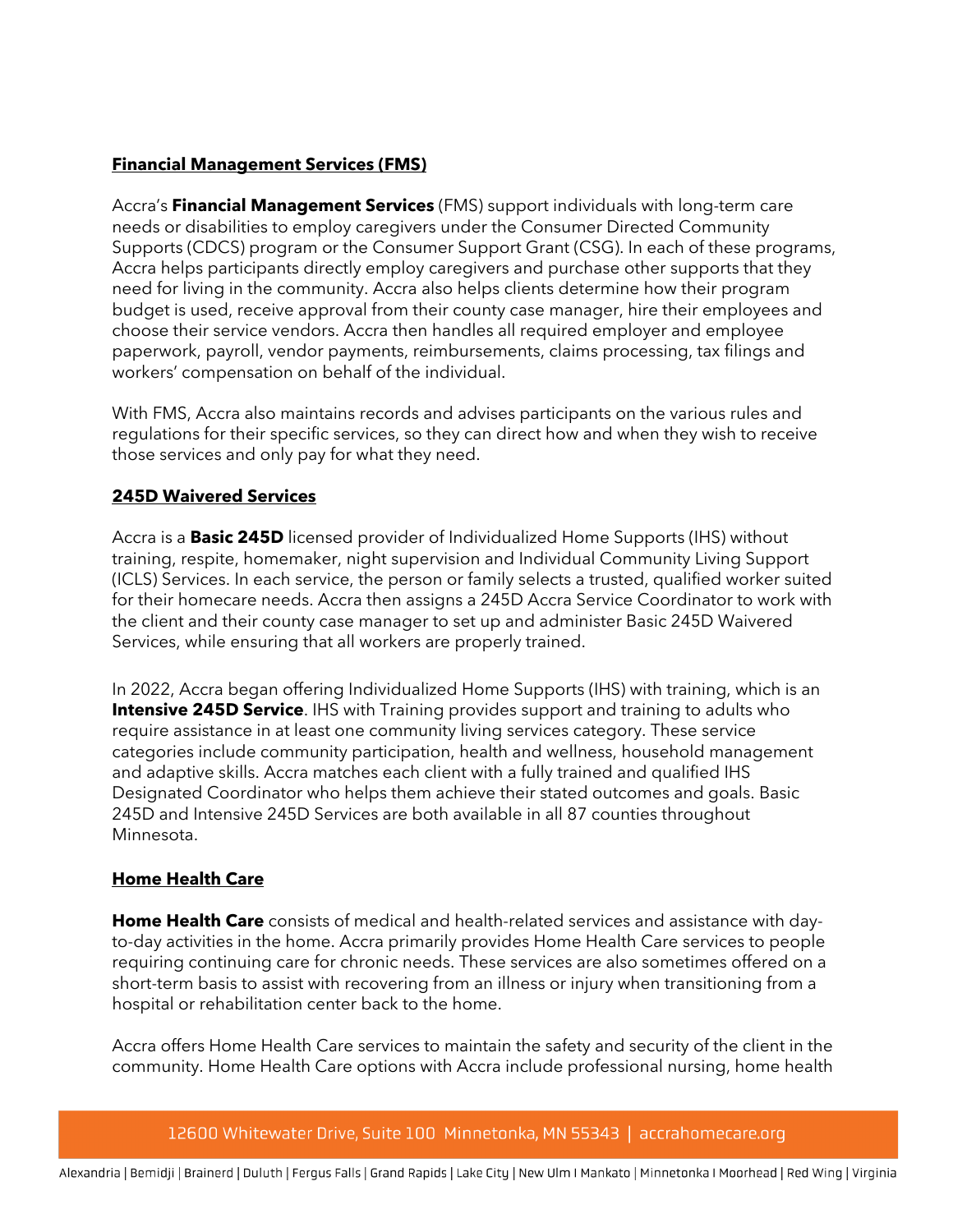aide, and rehabilitation services. Payment options include Medicare, Medicare Advantage, Medical Assistance and Medical Assistance Waiver programs, Veterans benefits, private insurance, long-term care insurance and private pay. Home Health Care through Accra is only available in select locations.

#### **Individualized Mental Health Counseling and Adult Rehabilitative Mental Health Services (ARMHS)**

#### **Individualized Mental Health Counseling**

Accra provides individualized mental health counseling in the Hennepin County, St. Louis County and Goodhue County areas. Our licensed counselors provide individual counseling for a variety of mental health issues, including:

- **•** Mental illnesses such as depression, anxiety and PTSD
- Substance use disorders
- Relationship issues
- Men's issues
- Autism
- § Abuse/Trauma
- § Gender roles
- Working with families who have a child with special needs

Accra provides counseling to adults and children in either an office setting or by mobile health, depending on our client's preference. Counseling services for children are currently only available at Accra's Hibbing location.

## **Adult Rehabilitative Mental Health Services (ARMHS)**

Accra provides adult rehabilitative mental health services (ARMHS) to residents of St. Louis and Hennepin Counties.

ARMHS helps clients manage the symptoms of mental illness, develop independent living skills and lead a more fulfilling life at home. ARMHS enables clients to develop and enhance psychiatric stability, social competencies, personal and emotional adjustment, and independent living and community skills – when the symptoms of mental illness impair these abilities. ARMHS help in areas such as medication education and monitoring; developing symptoms management skills; household management; and employment-related or community living transitions.

Supervised by mental health professionals, ARMHS can be provided in an office or a client's home, based on client preference. Current office settings are available for adults in Minnetonka, Hibbing and Virginia.

## **Senior Assisted Living**

The Accra **High Street House** in Lake City offers a quaint assisted living community with comfortable apartments. At High Street House, Accra partners with each resident to create a personalized plan, tailored for their specific healthcare needs. Our supportive home-like environment provides all residents with a pendant alert system for 24-hour staff assistance

#### 12600 Whitewater Drive, Suite 100 Minnetonka, MN 55343 | accrahomecare.org

Alexandria | Bemidji | Brainerd | Duluth | Fergus Falls | Grand Rapids | Lake City | New Ulm I Mankato | Minnetonka I Moorhead | Red Wing | Virginia